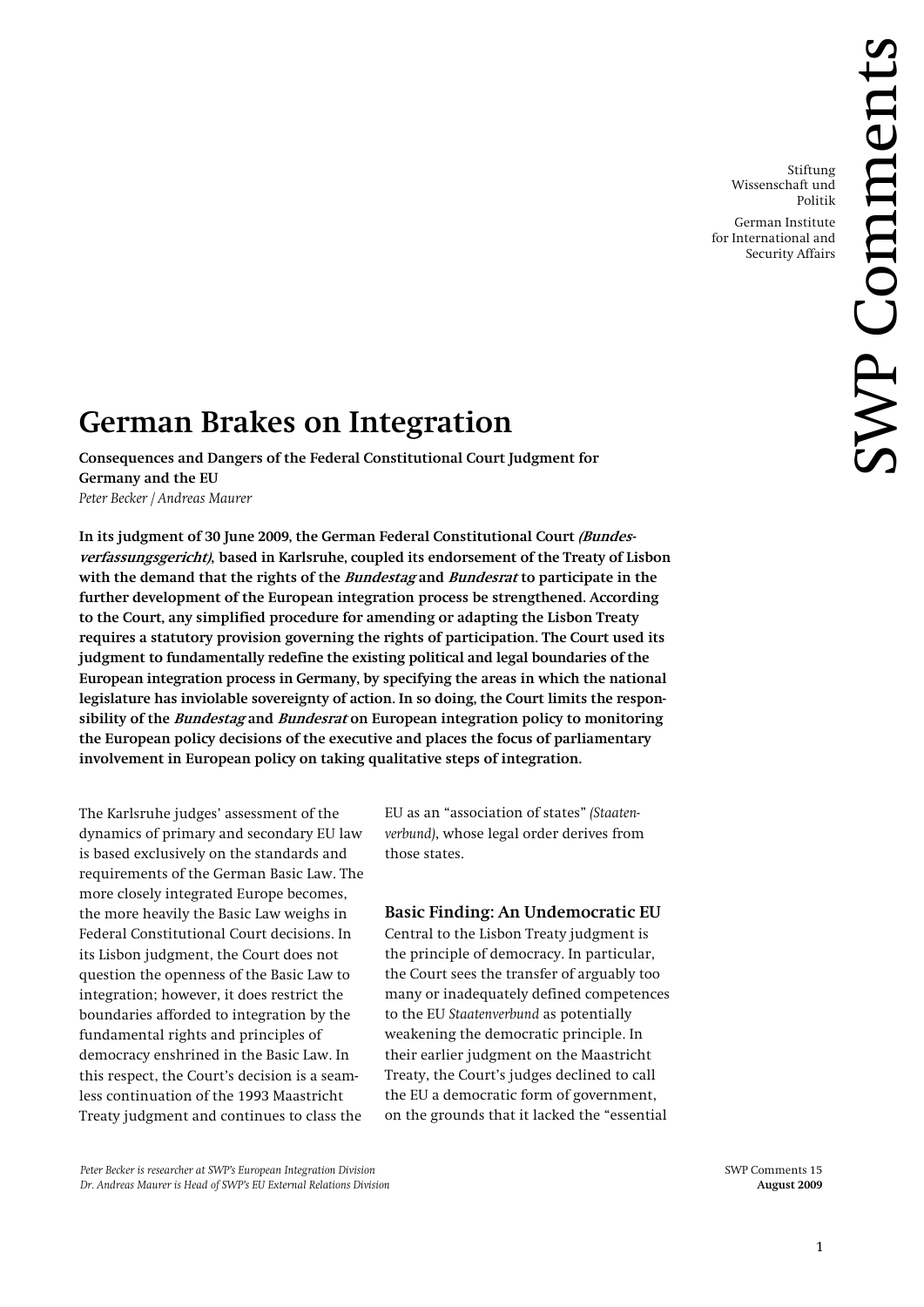prerequisites" for this status. Now in the Lisbon judgment, the Court goes a step further. It recognises the extensive reforms that have taken place since 1993 towards a formal, institutional democratisation of the Union as evidence of a clear delimitation of the EU's development. The democratic deficits of the European Union, it claims, have led to a considerable degree of excessive federalisation, which cannot be compensated even by the new forms of participative democracy introduced by the Lisbon Treaty.

In the Court's view, the European Parliament (EP), despite being strengthened, will not be democratically legitimised unless it is elected on the basis of democratic equality. The EP does, it says, convey independent, albeit only "additional", democratic legitimisation, which complements and carries "the legitimisation provided by national parliaments and governments". However, because the EP is not elected on the basis of "equal contribution towards success", the principle of democracy is not fulfilled. The EP, it claims, is "not a body of representation of a sovereign European people", which is made clear by the fact "that it, as the representation of the peoples in their respectively assigned national contingents of Members, is not laid out as a body of representation of the citizens of the Union as an undistinguished unity according to the principle of electoral equality". Therefore, even after the entry into force of the Lisbon Treaty, the Union will lack "a political decision-making body which has come into being by equal election of all citizens of the Union and which is able to uniformly represent the will of the people."

Heedless of the fact that the Lisbon Treaty at no point attempts to constitute a unified European people, this line of argument forms the core of the judgment and shapes the rest of the Court's statements. For example, the Karlsruhe judges do not consider the additional forms of legitimisation introduced by the Treaty of Lisbon – the double-qualified majority in Council votes, the elements of associative and direct

democracy (European Citizens' Initiative) or the involvement of national parliaments in the European legislative process – as suitable compensation for "the majority rule which is established by an election".

#### **Short-term Consequences**

The court makes it clear that the principle of conferral of enumerative empowerments continues to apply and that the EU only enjoys competences transferred to it by the Member States, which remain sovereign. However, although it seems positive at first glance, this overall judgment only relates to the framework of competences that the Lisbon Treaty codifies at the time of its entry into force. It explicitly does not cover any competences outside this framework which are developed through application of various amendment clauses provided in the Treaty.

In this connection, the Court announces that in future it will always review whether the boundary at which the nation-state sovereignty or the threshold to the federal statehood of the European Union is undermined is being transgressed. In so doing, the judges do not in principle rule out the step of Germany entering a European federal state. However, they make it conditional upon the German people voting in favour of such a break and the democratic requirements of the Basic Law and the protection of fundamental rights being guaranteed. The Karlsruhe judges see the boundary of nation-state sovereignty being reached at any point when, as the result of implementation of an amendment to the Treaty, "the Member States do not retain sufficient space for the political formation of the economic, cultural and social circumstances of life". This applies particularly to fields of policy "which shape the citizens' circumstances of life, in particular the private space of their own responsibility and of political and social security, which is protected by the fundamental rights, and to political decisions that particularly depend on previous understanding as regards cul-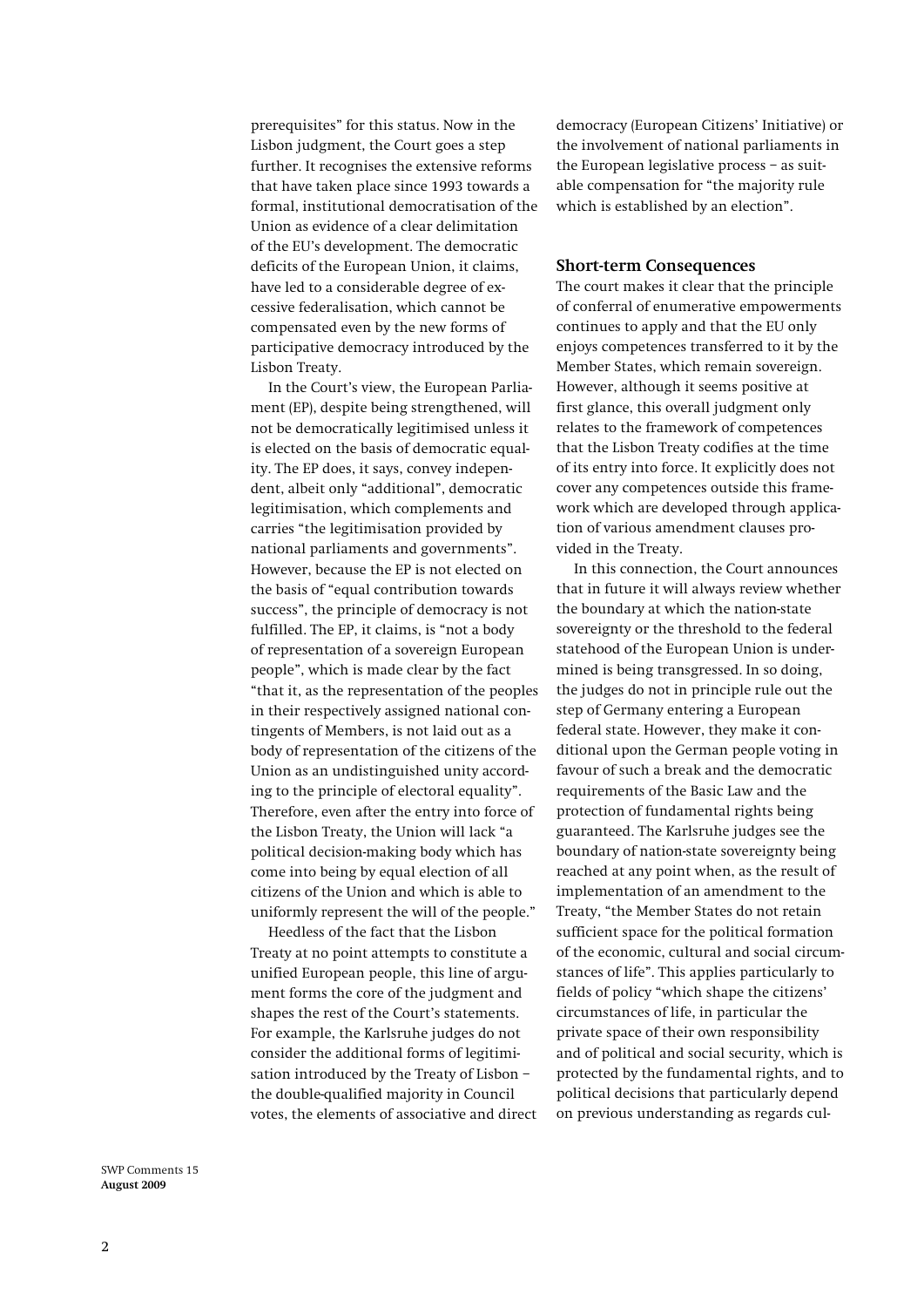ture, history and language and which unfold in discourses in the space of a political public that is organised by party politics and Parliament".

### **Brakes on Integration and Comprehensive Scrutiny Reservation**

This line of argument freezes indefinitely the framework of competences and action contained in the Lisbon Treaty. In practical terms, it means that every time the EU decides to further extend the integration process the Federal Constitutional Court will need to clarify whether the boundary of national-state sovereignty has been breached. Every political response formulated by consensus between all Member States with the aim of keeping the EU viable in future runs the risk of being challenged as an inadmissible "transgression of the boundary". In this way, the Court is extending the core line of argument it has been formulating since 1974 beyond the protection of fundamental rights, and is henceforth reserving the power to review itself all of the provisions codified in the Lisbon Treaty which involve supplementing or simplified revision of the Treaty foundations. It also specifies the preserves of state sovereignty and democratic autonomy for which it wishes to perform a supervisory function: citizenship issues, military and police monopoly on the use of force, substantive and formal criminal law, fundamental fiscal decisions on revenue and public expenditure (including external financing and in particular with respect to public expenditure motivated by socialpolicy considerations), decisions on the shaping of circumstances of life in a social state and issues relating to family law, the school and education system and dealings with religious communities. In these areas, the Court says, there must be preliminary factual restrictions on not only the legal transfer but also the actual exercise of sovereign powers. In this, the Court is going beyond the comprehensive scrutiny reservation on transfers of competences that it has

demanded. What it is claiming for itself here is the role of a potential 'brake on integration', one that is legally actionable at any time.

In terms of European policy practice, the Federal Constitutional Court's listing of protected core areas of nation-state competence throws up some weighty questions. The Court is hampering practical implementation of the European "integration programme", even in those policy fields that have been communitised under the Lisbon Treaty. Large-scale integration projects, such as the development of a European criminal code or the ideas – long-discussed in political circles – of establishing a European army, creating a European social insurance system or introducing separate European tax-levying powers, will be put on hold.

In the Court's view, the integration of all these areas represents such a fundamental decision that it must be preceded by an expression of the will of the German people. In practice, this requirement of a referendum covers more than those future reforms of the Treaty that are classed, following review by the Constitutional Court, as qualitative steps towards integration. It would even apply to a new Treaty compromise that was much less radical than what a German Federal Government, during negotiations, had told its EU partners would require a referendum. This uncertainty will undoubtedly hamper ratification of any Treaty amendments right across Europe. Above all, however, it questions the autonomy of the *Bundestag*, *Bundesrat* and the Federal Government in exercising their responsibility for integration.

Moreover, the statement by the Karlsruhe judges that public external financing is one of the elementary domains of democratic sovereignty for EU Member States raises the question of whether or not the Maastricht convergence criterion relating to annual net government borrowing was already an encroachment into one of the protected areas of sovereign state competence. The statements of the Karlsruhe judges are unclear on this point. The parliamentary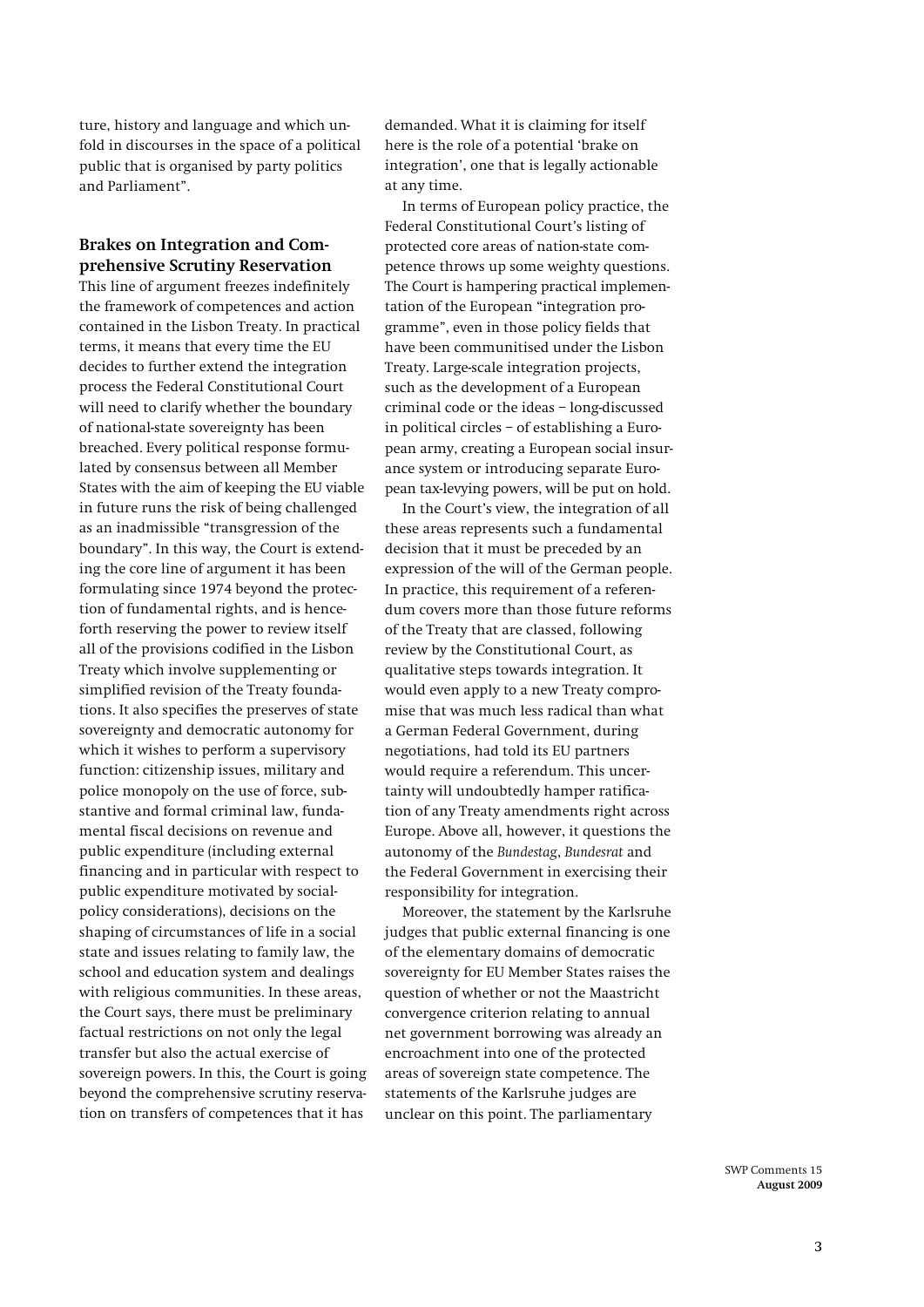debate on the budget, "–including the extent of public debt –" is, they say, a general debate on policy in the *Bundestag* and is vouched for by the fact that the right to adopt the budget and control its execution is a cornerstone of the principle of democracy. However, not every European or international obligation that has an effect on the budget necessarily endangers the viability of the *Bundestag* as the legislature that is responsible for approving the budget. That being said, it cannot be disputed that the Maastricht criteria place tight fiscal limitations on the policy-making scope of Member States in the Eurozone: after all, that is the whole point and purpose of the convergence criteria. With high-court approval from Karlsruhe, a failure to comply with the borrowing limit can be legitimised on the grounds of protecting national budget sovereignty. This situation could become a political problem at European level, if compliance with or greater flexibility for the European Stability and Growth Pact is put back up for discussion. A bomb has been placed under monetary stability; all we can hope is that other Member States will not detonate it.

## **Barriers to Simplified Adaptation of the Treaty**

The Karlsruhe judges understand the transfer of sovereign powers to mean "any amendment of the texts that form the basis of European primary law". Consequently, in future any adaptation – however small – of the European instruments will require the approval of the German parliament. In addition to the standard Treaty revision procedure, the new mechanisms of the simplified revision procedures, bridging clauses and Treaty 'rounding-off' procedures would also require approval by the German parliament in future. These simplified revision procedures were introduced to avoid having to go through the lengthy procedure of an Intergovernmental Conference for every adaptation to a Treaty in a Union of 27 and more Member States. Nevertheless, these procedures provide hurdles in the form of unanimous agreement by the EU Member States as well as, in most cases, the approval of the EP.

- a) The graded procedure for simplified revision of the Treaties laid down in Article 48(6) of the Treaty on European Union (TEU), as amended by the Treaty of Lisbon, enables simplified revision of Part Three of the Treaty on the Functioning of the European Union (TFEU), i.e. the provisions relating to "internal policies" such as the internal market, fundamental freedoms, agriculture, justice and home affairs or employment and social policy. The Treaty stipulates that this shall not increase the competences conferred on the EU.
- b) The general bridging clause in Article 48(7) TEU and a special bridging clause for family-law measures in Article 81(3) TFEU enable a simplified procedure for switching from unanimous decisionmaking to qualified-majority decisionmaking in the Council as well as from the special to the ordinary legislative *(codecision)* procedure.
- c) In addition, the Lisbon Treaty confirms the existing flexibility *(implied powers)* clause, which is used around 30 times a year: if the Treaty does not provide the necessary powers to achieve a certain objective but "action by the Union should prove necessary, within the framework of the policies defined in the Treaties", then the Council, acting unanimously on a proposal from the Commission and after obtaining the consent of the European Parliament, can adopt the appropriate measures. This so-called *Vertragsabrundungsklausel* (Treaty rounding-off clause) allows for a fine-tuning of the Union's powers on a strictly case-by-case basis. It explicitly rules out measures aimed at the harmonisation of Member States' laws and regulations. So far, the clause has been used – often in combination with other legal bases that are clearly defined in terms of competences – to equip the EU with instruments that it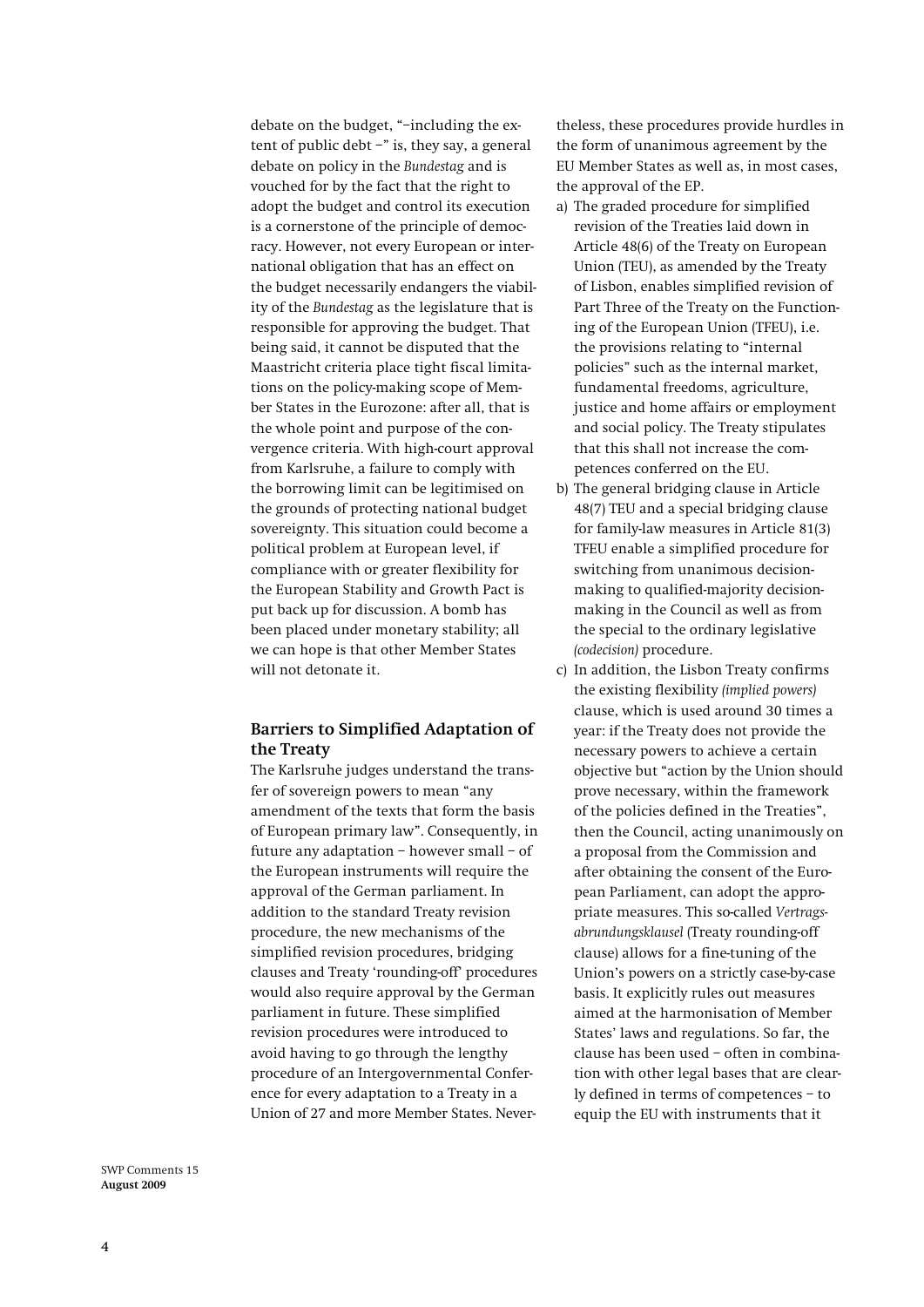**Graph Use of the Flexibility Clause 1971–2008** 



Source: Own calculation based on EUR-LEX, 7 July 2009; Search criterion: legal basis (=235/=308) + period (=year) + author (=Council)

 needs in order to exercise the competences and tasks already transferred to it. These include, for example, the creation of agencies, the agreement of action programmes and measures in relation to agreements with third countries.

The Federal Constitutional Court has expressly demanded that the prepared "Extending Act" (BT-Drs. 16/8489) be adapted, in order that the Treaty of Lisbon can be definitively ratified in Germany. In so doing, the Court has thwarted the attempt of the EU to create an appropriate balance between the need for adaptation of primary law and the wish for equal participation by all members, in so far as it has rejected the procedure enacted by the *Bundestag* and *Bundesrat* to satisfy the requirement for national ratification. Consequently, the differentiated revision procedures are simplified only at European level; national implementation will not follow this differentiation, since the Court demands that *Bundestag* and *Bundesrat* exercise their

responsibility for integration in the form of an explicit approval on a legal basis established by law. Under this system, every abstention counts as a rejection. The already prepared agreement between the *Bundestag* and Federal Government is not sufficient to satisfy the Court.

Accordingly, the requirement for parliamentary participation and assent applies not only to transfers of competences but also to changes to the EU decision-making procedure. The immediate effects of the judgment are limited. However, over the longer term the judges' line of argument in particular could have consequences for Germany's European policy and its role in the EU.

## **Long-term Effects on European Policy**

The Constitutional Court calls for a redistribution of weight between the executive and legislature in Germany's European policy, going beyond implementation of its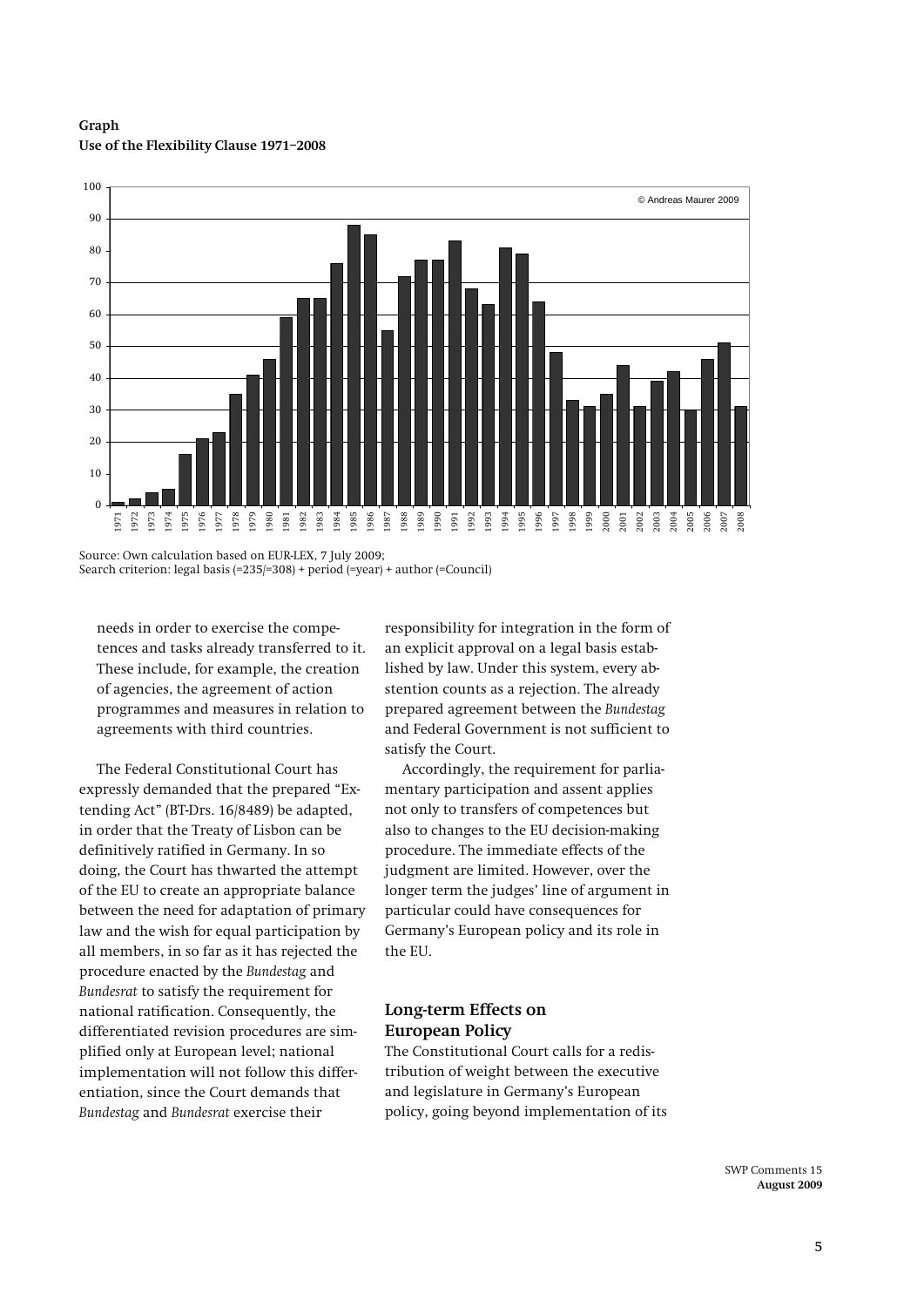judgment. The requirement for *Bundestag* and *Bundesrat* to give their consent strengthens their participation and codecision rights. Members of parliament will be required to continually monitor the process of European integration and analyse European decisions in depth.

With its discernible desire to take the German Basic Law as its exclusive yardstick for assessing the further dynamic of the integration process, the Court has (wittingly or unwittingly) made itself a political player in the European policy cycle. In future, whenever there is a textual amendment to the European instruments or even a disputed legislative procedure, both *Bundestag* and *Bundesrat* will be tempted to influence the way the Federal Government negotiates in Brussels, by appealing to the Constitutional Court or threatening to do so. With every EU directive, the Constitutional Court can be asked whether it transgresses the threshold to the federal state and to the waiver of national sovereignty and violates the inviolable core content of the "constitutional identity". This increases the danger that European policy projects will become a weapon in internal political disputes and that European issues will be exploited in tactical power struggles and internal political horse-trading. The key question in the long run, therefore, will be: how strong is the fundamental cross-party consensus on European policy in Germany?

Nonetheless, through its judgment the Constitutional Court has narrowed the scope of the Federal Government to actively shape European policy in Brussels, while increasing the push towards a reactive policy that puts the brakes on European integration. The Court's message on integration policy will have ramifications for the basic assumptions underpinning Germany's European policy and Germany's position in Brussels. In inter-ministerial votes, the reference to Germany's traditional role as a driving force behind integration and a broker of European compromises will no longer be enough to persuade individual ministries to put aside their specific reservations and misgivings and forge European solutions. However, participation in the process of European integration remains a constitutional mandate of German politics and is not left to the "political discretion" of the German constitutional bodies. This obligation therefore also applies to the Federal Constitutional Court, which must continue in future to align its case-law with the openness to integration of the Basic Law.

Full entitlement to review on the part of the Constitutional Court could also open up new areas of conflict. To start with, there would be the ongoing conflict, which has only been superficially resolved by this judgment, between the Constitutional Court and the European Court of Justice (ECJ) regarding decisions of last instance on the legality of European legislation. This conflict will really come to a head if the two courts hand down contradictory judgments on the legality of a European directive in a specific case; if that happens, the Federal Government, *Bundestag* and *Bundesrat* will be faced with the choice of having to follow either the ECJ or the Federal Constitutional Court*.*

As the Karlsruhe judges see it, the yardstick for compatibility of the Lisbon Treaty with the Basic Law remains the chain of legitimacy provided by the nation states. In the Court's view, legitimacy via the directly elected European Parliament must take a back seat, due to the lack of electoral equality in the European elections. This line of argument corresponds to the state-centred notion of democracy under 19<sup>th</sup> and 20<sup>th</sup> century German constitutional law, a notion that seems anachronistic when set against the multi-level and multi-actor system of today's EU.

However, the clear marginalisation, in the Karlsruhe judgment, of the European Parliament's role with respect to smaller Member States should arouse suspicion. If the constitutional body of a big Member State focuses in this one-sided way on the chain of legitimacy of nation states and the principle of "the majority rule which is established by an election", this will have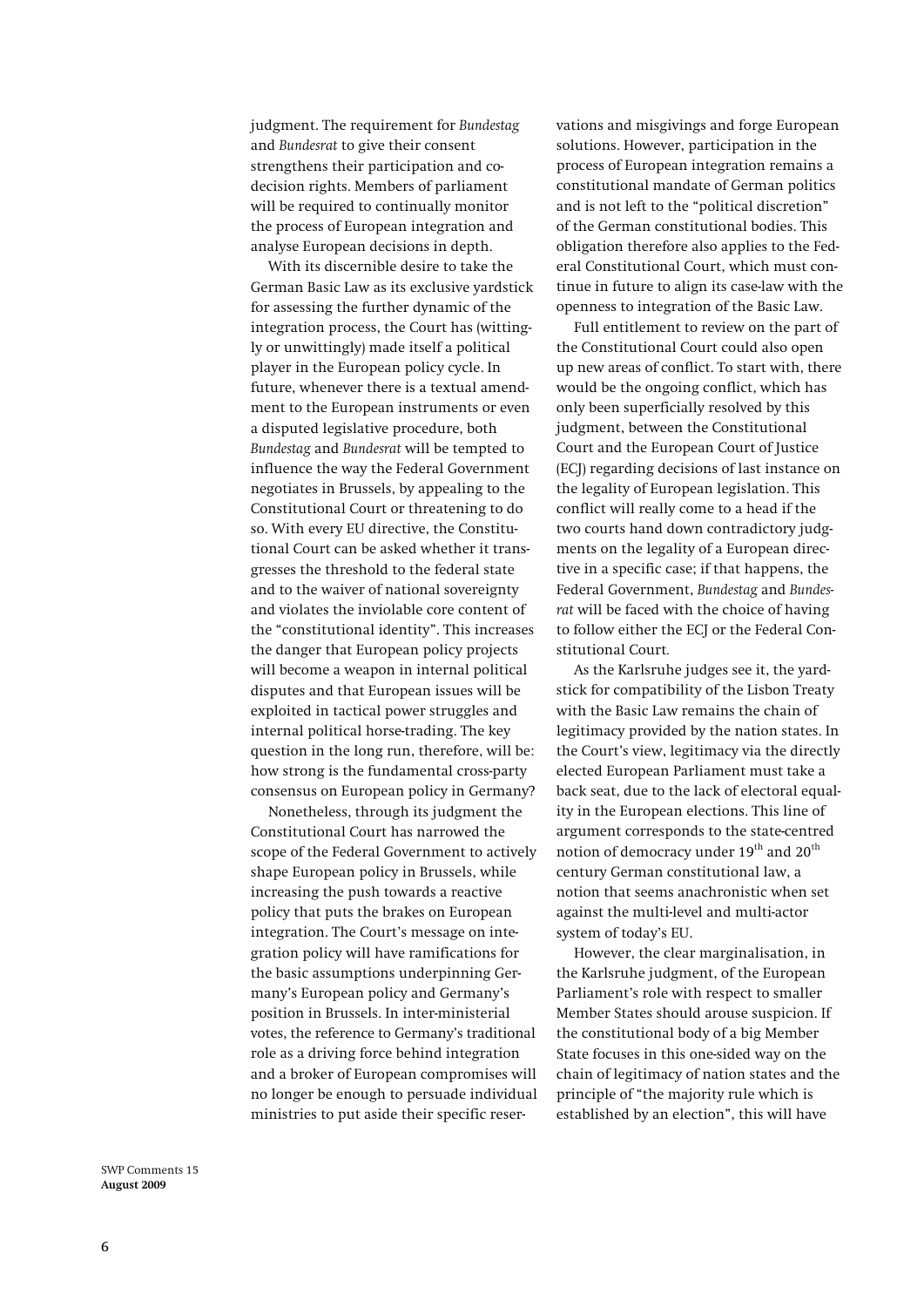the effect of strengthening trends towards 'renationalisation'. Smaller Member States may ask themselves why, in an archetypal intergovernmental EU body like the Council of Ministers, the principle under international law of the equality of states has to be breached at all. For according to the Karlsruhe judgment, the double majority principle for votes in the Council of Ministers, to be introduced by the Treaty of Lisbon, whereby a majority of the population will need to be taken into account when reaching decisions, cannot compensate for an absence of the precept of electoral equality in the European Parliament. The end result of this will be a possible questioning of the double majority procedure agreed upon by Germany in the Constitutional Convention, the Constitutional Treaty and ultimately – in tough negotiations with Poland – in the Lisbon Treaty.

In the long term, the judgment gives rise to four (hypothetical) options with respect to Germany's European policy identity:

#### **1. Qualitative leap towards a European federal state**

The Court does not rule out the creation of a European federal state. However, it ties this step in with the preconditions formulated by the Basic Law, namely the approval of the German people and the guarantee of democratic structures and fundamental rights. Consequently, such en enterprise would require a nationwide referendum as well as a reform of the EU institutions guaranteeing democratic electoral equality. A reform of the respective voting weights of the EP and Council geared strictly towards the Karlsruhe judges' interpretation of the principle of democracy would have to aim at achieving a much more proportional distribution of EP seats than is currently the case. However, as a counterbalance to this, voting weights in the Council of Ministers would have to be based more on the principle of equality of states. The double majority principle would then be eliminated and replaced by a system of weighted

votes, which would significantly enhance the smaller states' 'contribution towards success' at the expense of Germany, France and the UK.

Constitutional Court judgment notwithstanding, in a European Union whose Member States are drifting increasingly apart, such a scenario seems scarcely realistic at present.

## **2. Germany's European policy acting as a brake**

Given the Constitutional Court's mistrust of the EU's "considerable degree of excessive federalisation", the judgment could be used to slam the breaks on German European policy initiatives. The primary interest of Germany's European policy would then consist of countering further steps of integration capable of strengthening the EU's ability to act independently or even engage in autonomous decision-making. This would signal a paradigm shift in Germany's European policy identity. Germany would lose its role as a driving force behind European integration and a mediator at the heart of a unified continent and instead become a giant force of obstruction. Given the European policy consensus that still exists in Germany, the expectations of Germany's European partners as to its role in the EU, as well as Germany's rational national interest in the continuation of the EU, such a fundamental political change is inconceivable for the time being.

#### **3. Re-engage with core sovereignty**

In its judgment, the Constitutional Court spelled out policy areas that constitute the core of nation-state sovereignty. In this connection, it did not rule out further steps of integration but rather claimed the right to review and assess these steps itself. If the Court wishes to become more of a political player, then the other constitutional bodies should take it at its word in exercising their responsibility for integration. Over the coming years, the need for European policy